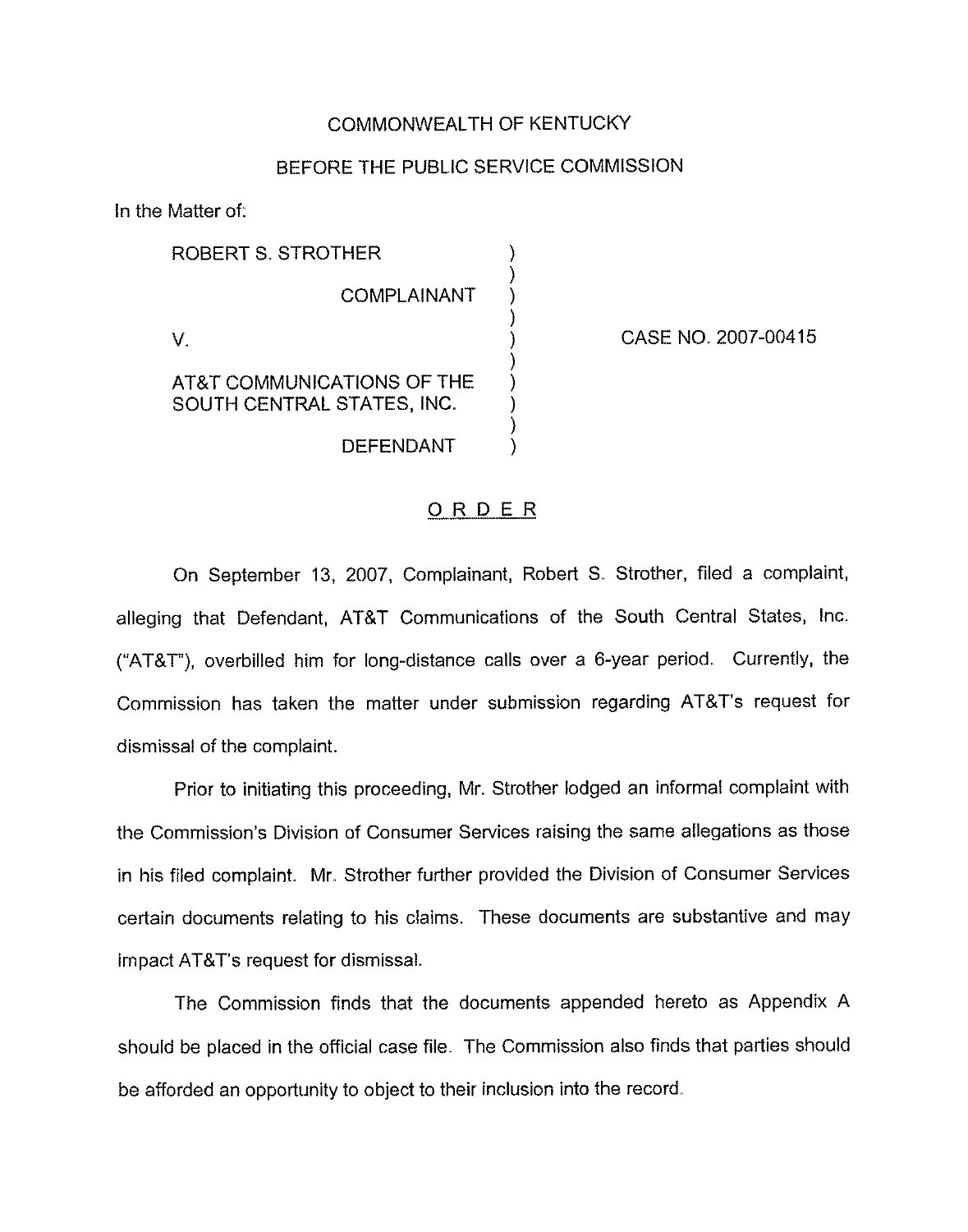IT IS THEREFORE ORDERED that:

1. The documents attached hereto as Appendix <sup>A</sup> shall be made part of the official record of this proceeding.

2. Parties shall have 10 days to submit written objections to the Commission's inclusion of these documents into the official record of these proceedings.

Done at Frankfort, Kentucky, this 5th day of February, 2008.

By the Commission

ATTEST: Executive Director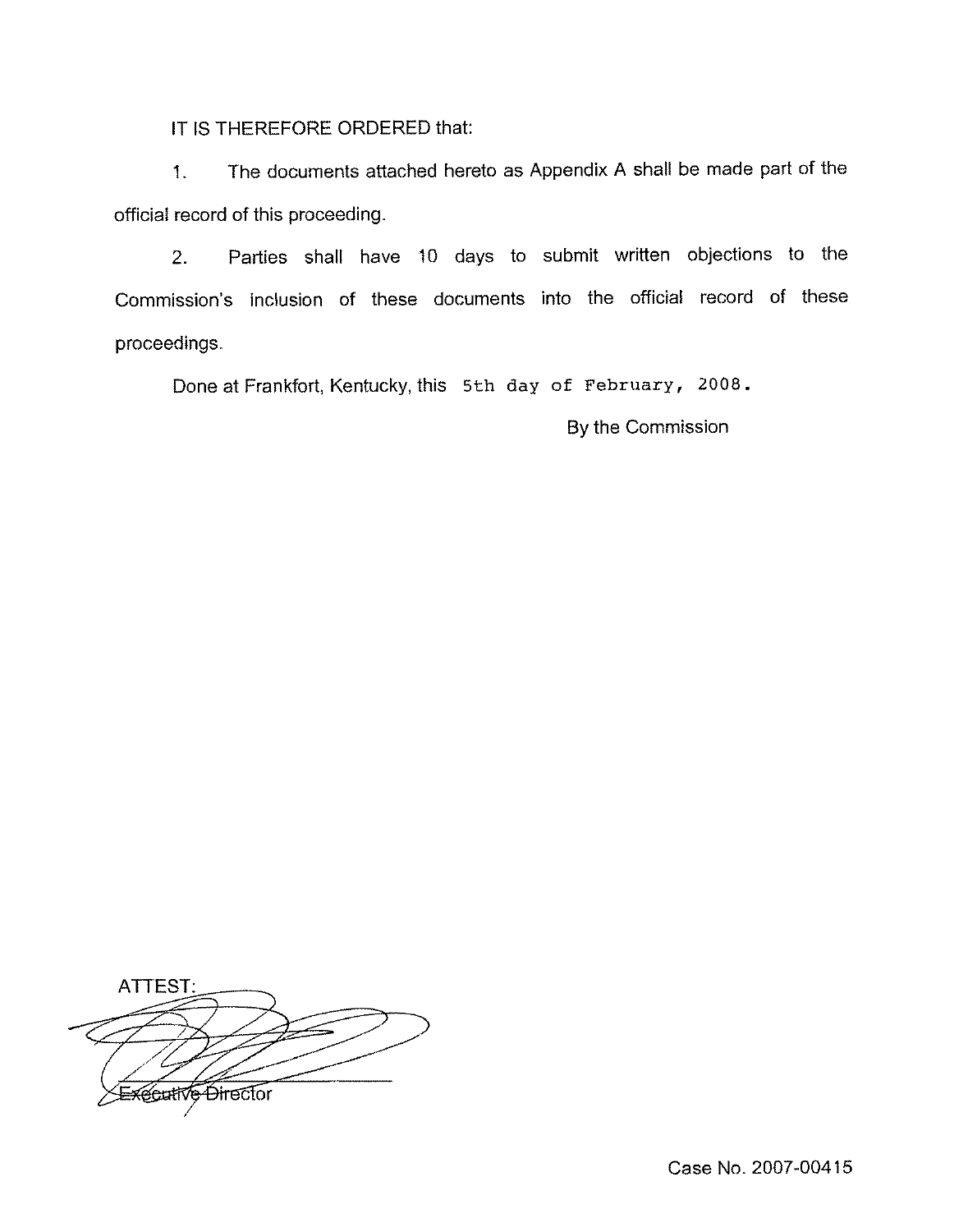## APPENDIX A

# APPENDIX TO AN ORDER OF THE KENTUCKY PUBLIC SERVICE COMMISSION IN CASE NO 2007-00415 DATED FEBRUARY 5, 2008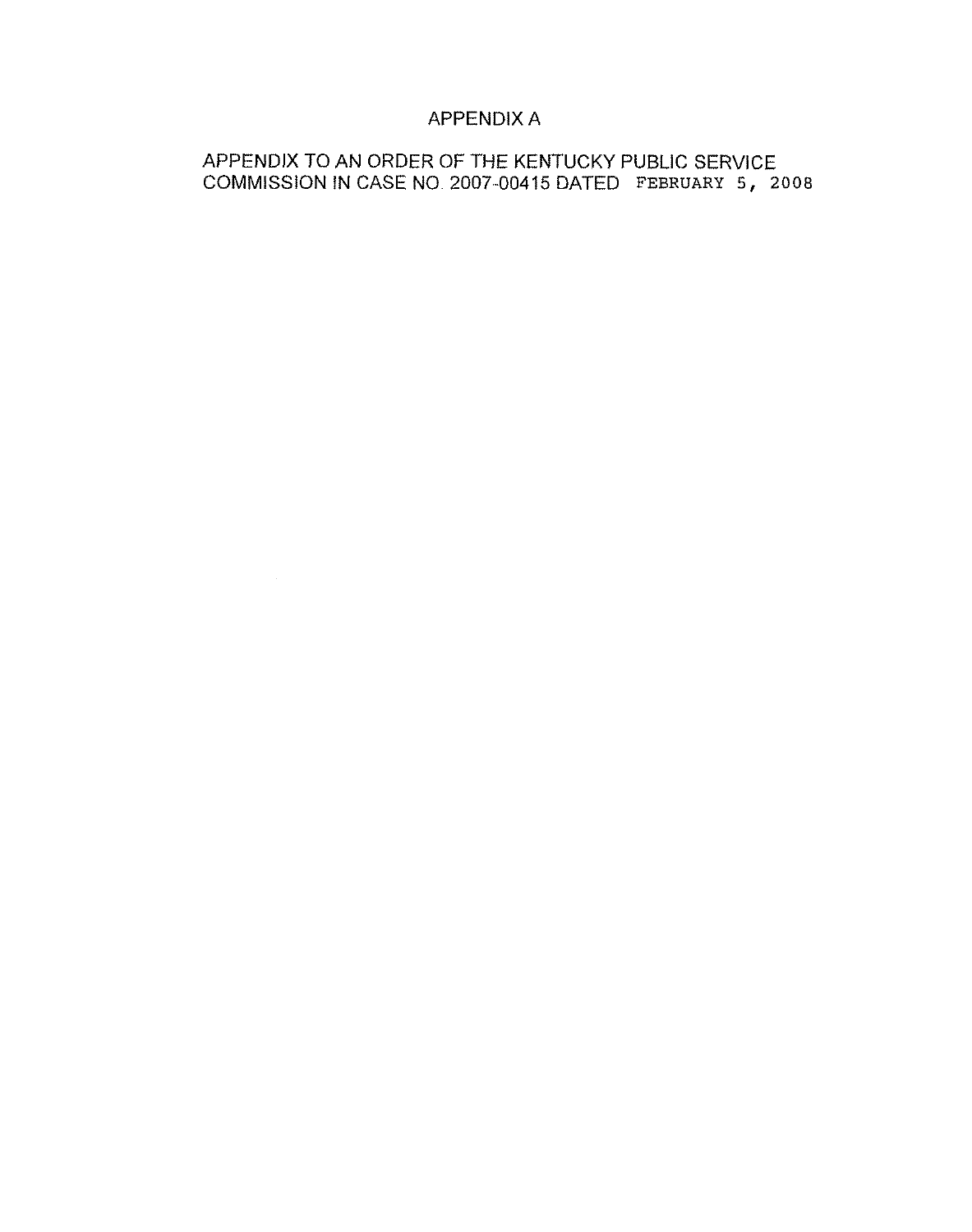| <b>Account</b><br><b>Number</b>                                                    | $\mathbf{B}\mathbf{H}$<br>bate | <b>Payment Due</b><br>Date                                                                                                              |                                                                                                                                                                                                                                                                                                                                                                                                        | ROBERT STROTHER PSC<br>1025 DOVE RUH RD STE 302 |
|------------------------------------------------------------------------------------|--------------------------------|-----------------------------------------------------------------------------------------------------------------------------------------|--------------------------------------------------------------------------------------------------------------------------------------------------------------------------------------------------------------------------------------------------------------------------------------------------------------------------------------------------------------------------------------------------------|-------------------------------------------------|
|                                                                                    | SEP 16, 2002                   | OCT 16, 2002                                                                                                                            | AT&T                                                                                                                                                                                                                                                                                                                                                                                                   | LEXINGTON KY 40502-3588                         |
|                                                                                    |                                |                                                                                                                                         |                                                                                                                                                                                                                                                                                                                                                                                                        |                                                 |
|                                                                                    |                                |                                                                                                                                         | AT&T Business Service Global Business Advantage <sup>st</sup> For Customer Care; 1 800 524-2455                                                                                                                                                                                                                                                                                                        |                                                 |
|                                                                                    | ACCOUNT STATUS                 |                                                                                                                                         |                                                                                                                                                                                                                                                                                                                                                                                                        |                                                 |
| PREVIOUS BALANCE<br><b>PAYMENTS</b><br><b>ADJUSTMENTS</b><br>TOTAL CURRENT CHARGES |                                | \$724.53<br>\$724.54 <sub>8</sub><br>\$0.00<br>\$315.60                                                                                 | AT&T Customized Billing                                                                                                                                                                                                                                                                                                                                                                                |                                                 |
| TOTAL AMOUNT DUE                                                                   |                                | \$315.59                                                                                                                                |                                                                                                                                                                                                                                                                                                                                                                                                        |                                                 |
|                                                                                    |                                |                                                                                                                                         |                                                                                                                                                                                                                                                                                                                                                                                                        |                                                 |
|                                                                                    |                                |                                                                                                                                         | <b>XXXX Important News About Your Account XXXX</b>                                                                                                                                                                                                                                                                                                                                                     |                                                 |
| <b>Just For Your Business</b>                                                      |                                |                                                                                                                                         |                                                                                                                                                                                                                                                                                                                                                                                                        |                                                 |
| ATTENTION:                                                                         | ACCOUNT CODE USERS             |                                                                                                                                         |                                                                                                                                                                                                                                                                                                                                                                                                        |                                                 |
| bill.                                                                              |                                | Effective 09/01/2002 there will be a charge of \$5.00 per month for<br>monthly charge of \$1.50 for Account Codes that utilize the Text | Certain blocks of Account Codes as described in the AT&T Business Service Guide<br>(http://www.serviceguide.att.com). There will also be an associated<br>enhancement functionality. If you are impacted by these pricing structure changes<br>and have questions regarding these new charges, please visit our web site at<br>www.att.com/small_business or call the number on the first page of your |                                                 |
|                                                                                    |                                |                                                                                                                                         | You can manage all of your ordering and billing inquiries with just a click. Visit us<br>at www.att.com/customercare for details on AI&I on-line customer service.                                                                                                                                                                                                                                     |                                                 |
|                                                                                    |                                | See next page for more news!                                                                                                            |                                                                                                                                                                                                                                                                                                                                                                                                        |                                                 |
|                                                                                    |                                |                                                                                                                                         | Please make checks payable to AT&T and include your account number on payment<br>Make sure that the AT&T P.O. Box address is showing through the envelope window.<br>AT&T will no longer reply to comments on this document. Submit correspondence to www.att.com/bcs.                                                                                                                                 |                                                 |

- --

 $\overline{\mathcal{L}}$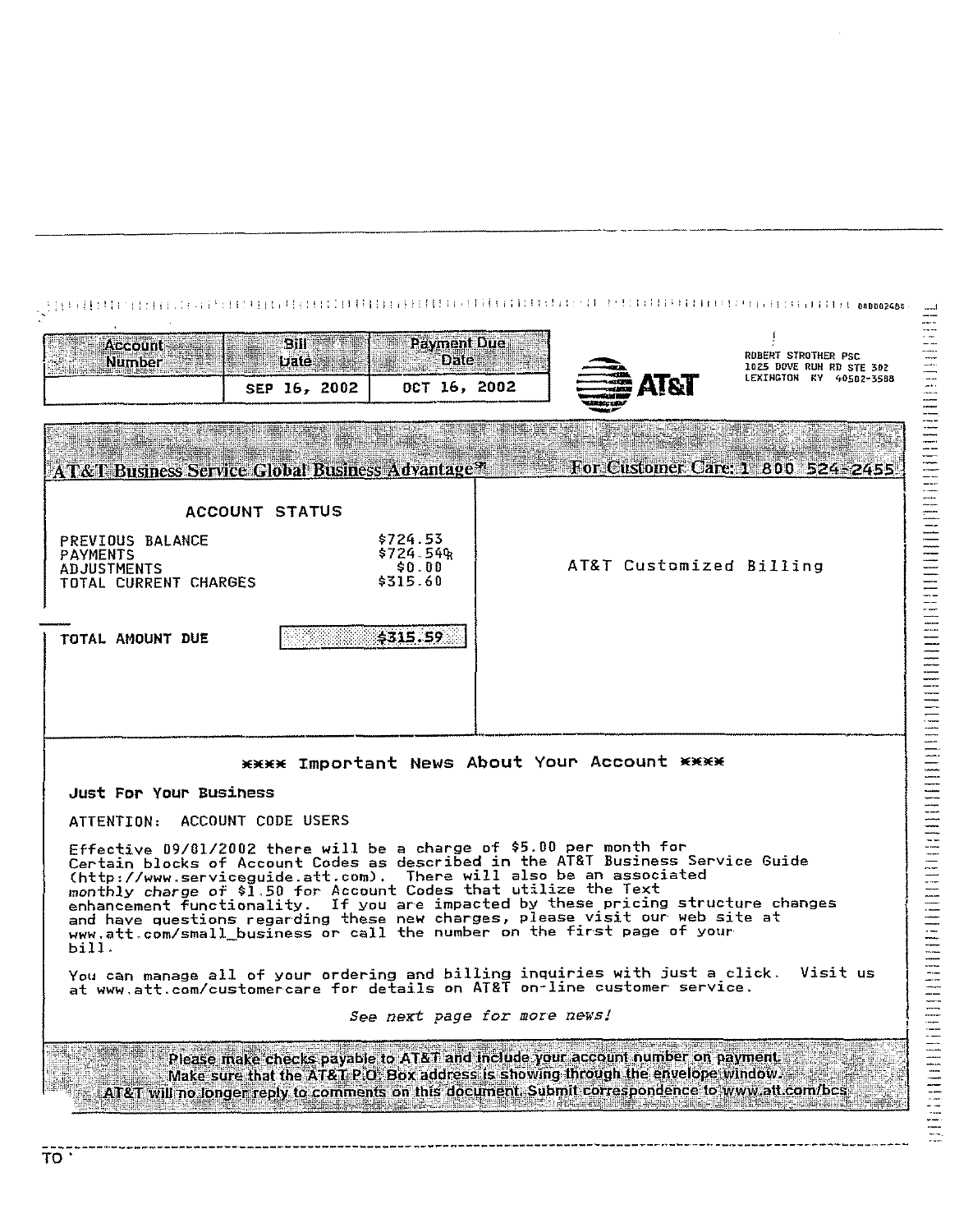| Payment Due<br>Bill<br><b>Account</b>                                                                                                                                            | Page 5                                                                     |
|----------------------------------------------------------------------------------------------------------------------------------------------------------------------------------|----------------------------------------------------------------------------|
| <b>Date</b><br><b>Date</b><br><b>Number</b><br><b>AT&amp;T</b><br>SEP 16, 2002<br>AUG 16, 2002                                                                                   | ROBERT STROTHER PSC<br>1025 DOVE RUN RD STE 302<br>LEXINGTON KY 40502-3588 |
| AT&T Business Service Global Business Advantage <sup>on</sup><br><b>Summay of Charges</b>                                                                                        |                                                                            |
| EXPLANATION<br>MONTHLY CHARGES                                                                                                                                                   | <b>AMOUNT</b>                                                              |
| LONG DISTANCE SERVICE<br>AT&T Business Service Global Business Advantages<br>Monthly Fee<br>Fee Waived                                                                           | \$5.00<br>5.00 <sub>R</sub>                                                |
| 398000                                                                                                                                                                           | 50,00                                                                      |
| <b>USAGE CHARGES</b>                                                                                                                                                             |                                                                            |
| LONG DISTANCE SERVICE<br><b>OUTBOUND</b><br>Usage Eligible For Discount                                                                                                          | \$362.49                                                                   |
| SUBTOTAL                                                                                                                                                                         | \$362.49                                                                   |
| <b>REGULATORY FEES</b>                                                                                                                                                           |                                                                            |
| LONG DISTANCE SERVICE<br>Universal Connectivity Charge<br>Federal<br>Interstate/International<br>Carrier Line Charge<br>Federal                                                  | \$33.36                                                                    |
| 3 Multi Line(s) At \$2.60                                                                                                                                                        | 7.80                                                                       |
| <b>SUBTOTAL</b><br>明照相開佛                                                                                                                                                         | 541.16                                                                     |
| <b>TAXES</b>                                                                                                                                                                     |                                                                            |
| LONG DISTANCE SERVICE<br>Federal Tax<br>State Tax<br>MISCELLANEOUS SURCHARGES<br>MISCELLANEOUS SURCHARGES<br>MISCELLANEOUS SURCHARGES<br><b>SURCHARGE</b><br>Other Surcharge/Tax | \$12.57<br>25.15<br>8.91<br>1.33<br>3.92<br>0.58<br>0.70                   |
| SUBTOTAL                                                                                                                                                                         | \$53.16                                                                    |
| <b>TOTAL CURRENT CHARGES</b>                                                                                                                                                     | 5456.811                                                                   |
|                                                                                                                                                                                  |                                                                            |
|                                                                                                                                                                                  |                                                                            |
|                                                                                                                                                                                  |                                                                            |
|                                                                                                                                                                                  |                                                                            |
|                                                                                                                                                                                  |                                                                            |
|                                                                                                                                                                                  |                                                                            |
|                                                                                                                                                                                  |                                                                            |
|                                                                                                                                                                                  |                                                                            |
|                                                                                                                                                                                  |                                                                            |
|                                                                                                                                                                                  |                                                                            |
|                                                                                                                                                                                  |                                                                            |
|                                                                                                                                                                                  |                                                                            |
|                                                                                                                                                                                  |                                                                            |

политически политически политически политически подавления и политических политических политических политических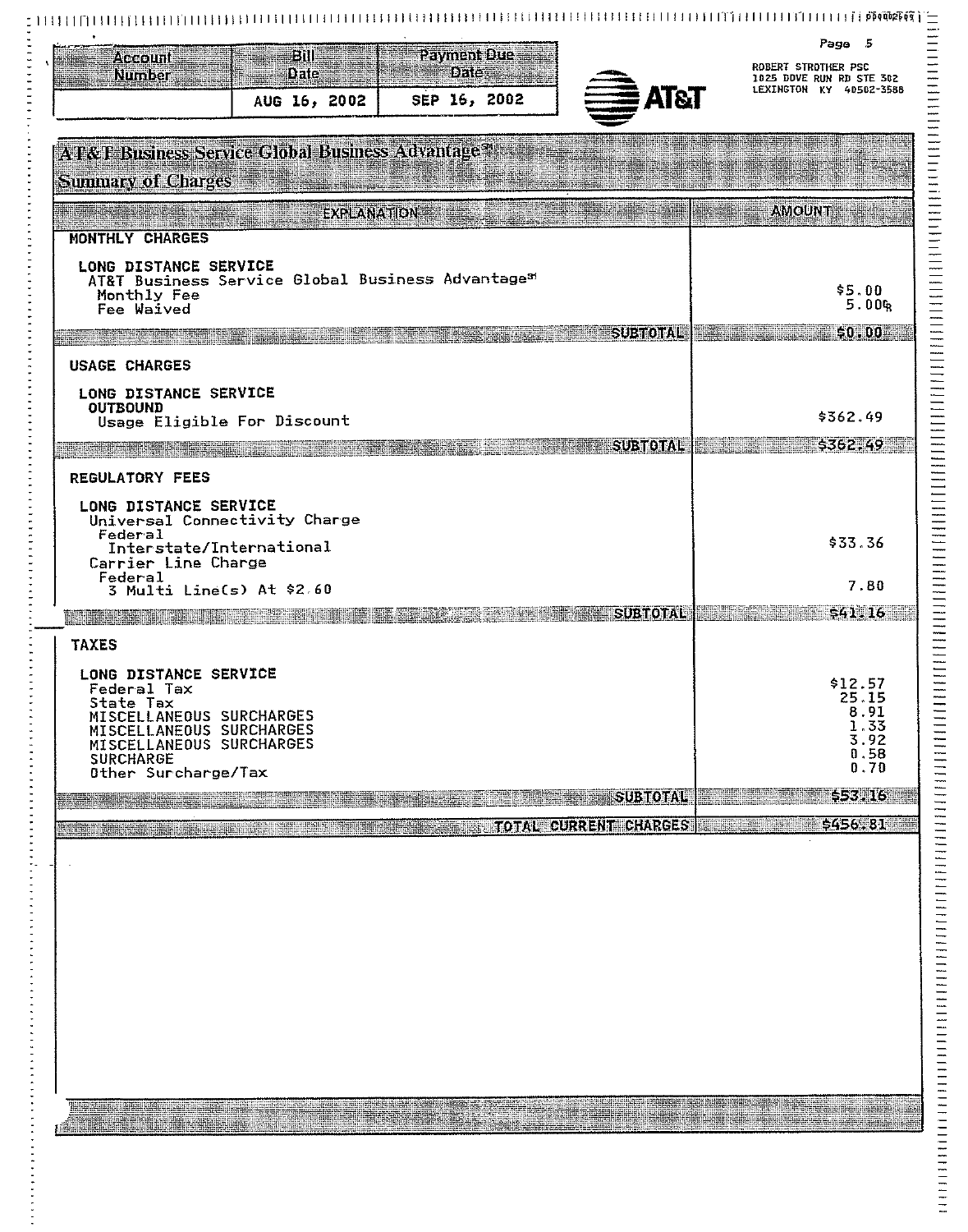| <b>AT&amp;T Business Service Global Business Advantage<sup>sy</sup></b><br>Siminavöl Giarres<br><b>USAGE CHARGES</b><br>LONG DISTANCE SERVICE<br><b>OUTBOUND</b><br>Usage Eligible For Discount<br>Usage Ineligible For Discount<br><b>REGULATORY FEES</b><br>LONG DISTANCE SERVICE<br>Universal Connectivity Charge<br>Federal<br>Interstate/International<br><b>TAXES</b><br>LONG DISTANCE SERVICE<br>Federal Tax<br>State Tax<br>MISCELLANEOUS SURCHARGES<br>MISCELLANEOUS SURCHARGES<br>MISCELLANEOUS SURCHARGES<br>Other Surcharge/Tax<br><b>SURCHARGE</b> | SEP 16, 2002                     | <b>EXPLANATION</b>            | OCT 16, 2002                             | 印度的原理<br>的时间的臂                        | <b>AT&amp;T</b>           | 1025 DOVE RUN RD STE 302<br>LEXINGTON KY 40502-3588<br>AMOUNT<br>\$251.78<br>3.98<br>6256.76<br>\$23.25 |
|-----------------------------------------------------------------------------------------------------------------------------------------------------------------------------------------------------------------------------------------------------------------------------------------------------------------------------------------------------------------------------------------------------------------------------------------------------------------------------------------------------------------------------------------------------------------|----------------------------------|-------------------------------|------------------------------------------|---------------------------------------|---------------------------|---------------------------------------------------------------------------------------------------------|
|                                                                                                                                                                                                                                                                                                                                                                                                                                                                                                                                                                 |                                  |                               |                                          |                                       |                           |                                                                                                         |
|                                                                                                                                                                                                                                                                                                                                                                                                                                                                                                                                                                 |                                  |                               |                                          |                                       |                           |                                                                                                         |
|                                                                                                                                                                                                                                                                                                                                                                                                                                                                                                                                                                 |                                  |                               |                                          |                                       |                           |                                                                                                         |
|                                                                                                                                                                                                                                                                                                                                                                                                                                                                                                                                                                 |                                  |                               |                                          |                                       |                           |                                                                                                         |
|                                                                                                                                                                                                                                                                                                                                                                                                                                                                                                                                                                 |                                  |                               |                                          |                                       |                           |                                                                                                         |
|                                                                                                                                                                                                                                                                                                                                                                                                                                                                                                                                                                 |                                  |                               |                                          |                                       |                           |                                                                                                         |
|                                                                                                                                                                                                                                                                                                                                                                                                                                                                                                                                                                 |                                  |                               |                                          |                                       |                           |                                                                                                         |
|                                                                                                                                                                                                                                                                                                                                                                                                                                                                                                                                                                 |                                  |                               |                                          |                                       |                           | 52. 125                                                                                                 |
|                                                                                                                                                                                                                                                                                                                                                                                                                                                                                                                                                                 |                                  |                               |                                          |                                       |                           |                                                                                                         |
|                                                                                                                                                                                                                                                                                                                                                                                                                                                                                                                                                                 |                                  |                               |                                          |                                       |                           | \$8.69<br>17.37<br>6.21<br>$\frac{0.93}{2.73}$<br>0.42<br>0.24                                          |
|                                                                                                                                                                                                                                                                                                                                                                                                                                                                                                                                                                 |                                  |                               |                                          | SUNDINE                               |                           | 535550                                                                                                  |
|                                                                                                                                                                                                                                                                                                                                                                                                                                                                                                                                                                 |                                  |                               |                                          | TOTAL CURRENT CHARGES                 |                           | <b>ESALEREDE</b>                                                                                        |
|                                                                                                                                                                                                                                                                                                                                                                                                                                                                                                                                                                 |                                  |                               |                                          |                                       |                           |                                                                                                         |
| Summary of Usage by Gall (Lyre                                                                                                                                                                                                                                                                                                                                                                                                                                                                                                                                  |                                  |                               |                                          |                                       |                           |                                                                                                         |
|                                                                                                                                                                                                                                                                                                                                                                                                                                                                                                                                                                 |                                  |                               | USAGE                                    | <b>USAGE</b>                          |                           | <b>POST</b>                                                                                             |
| <b>CALL TYPE</b><br><b>LONG DISTANCE</b>                                                                                                                                                                                                                                                                                                                                                                                                                                                                                                                        | <b>NUMBER</b><br><b>OF CALLS</b> | <b>DURATION</b><br>(hh:mm:ss) | <b>INELIGIBLE</b><br><b>FOR DISCOUNT</b> | <b>ELIGIBLE</b><br><b>FORDISCOUNT</b> | DISCOUNT<br><b>AMOUNT</b> | <b>DISCOUNT</b><br><b>AMOUNT</b>                                                                        |
| SWITCHED OUTBOUND                                                                                                                                                                                                                                                                                                                                                                                                                                                                                                                                               |                                  |                               |                                          |                                       |                           |                                                                                                         |
| DIRECT DIAL<br>Interstate<br>In-State                                                                                                                                                                                                                                                                                                                                                                                                                                                                                                                           | 181<br>35                        | 4:45:00<br>52:00              |                                          | \$242.15<br>9.63                      |                           | \$242.15<br>9.63                                                                                        |
| DIRECTORY ASSIST<br>In-State                                                                                                                                                                                                                                                                                                                                                                                                                                                                                                                                    | 2                                |                               | 3.98                                     |                                       |                           |                                                                                                         |
| <b>TOTAL</b>                                                                                                                                                                                                                                                                                                                                                                                                                                                                                                                                                    | 218.                             | 5137100                       | 95.98                                    | 9251 78                               | 15313199998               | $50.00$ $100$ $3251.78$                                                                                 |
|                                                                                                                                                                                                                                                                                                                                                                                                                                                                                                                                                                 |                                  |                               |                                          |                                       |                           |                                                                                                         |
|                                                                                                                                                                                                                                                                                                                                                                                                                                                                                                                                                                 |                                  |                               |                                          |                                       |                           |                                                                                                         |
|                                                                                                                                                                                                                                                                                                                                                                                                                                                                                                                                                                 |                                  |                               |                                          |                                       |                           |                                                                                                         |
|                                                                                                                                                                                                                                                                                                                                                                                                                                                                                                                                                                 |                                  |                               |                                          |                                       |                           |                                                                                                         |
|                                                                                                                                                                                                                                                                                                                                                                                                                                                                                                                                                                 |                                  |                               |                                          |                                       |                           |                                                                                                         |
|                                                                                                                                                                                                                                                                                                                                                                                                                                                                                                                                                                 |                                  |                               |                                          |                                       |                           |                                                                                                         |
|                                                                                                                                                                                                                                                                                                                                                                                                                                                                                                                                                                 |                                  |                               |                                          |                                       |                           |                                                                                                         |
|                                                                                                                                                                                                                                                                                                                                                                                                                                                                                                                                                                 |                                  |                               |                                          |                                       |                           |                                                                                                         |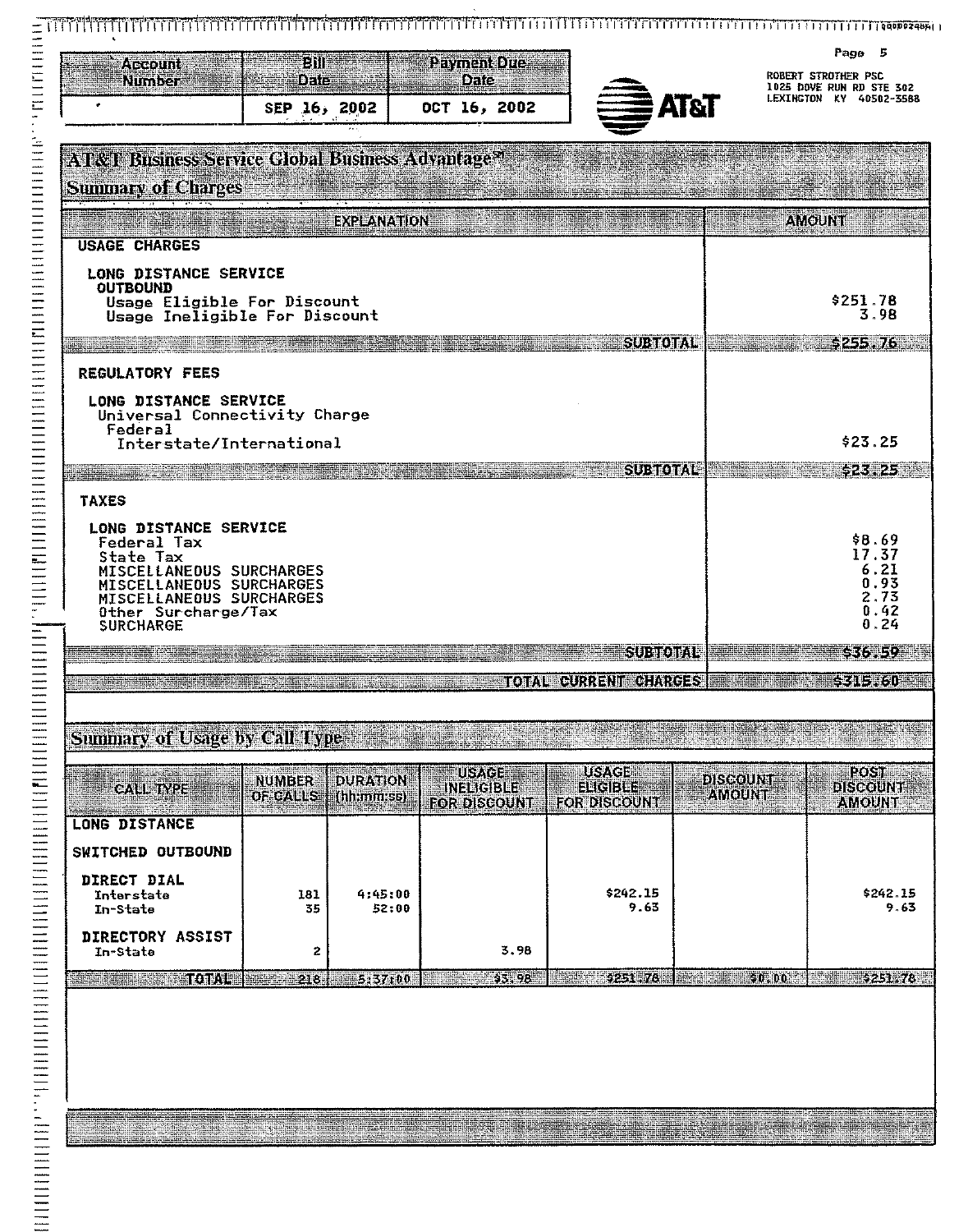| Account<br><b>Number</b>                                            | Bill<br>Date                                                                                        | <b>Payment Due</b><br>Date                                             |                                                                | Page 7<br>ROBERT STROTHER PSC<br>1025 DOVE RUN RD STE 302 |
|---------------------------------------------------------------------|-----------------------------------------------------------------------------------------------------|------------------------------------------------------------------------|----------------------------------------------------------------|-----------------------------------------------------------|
|                                                                     | 16, 2002<br>SEP.                                                                                    | OCT 16, 2002                                                           | <b>AT&amp;T</b>                                                | <b>LEXINGTON KY 40502-3588</b>                            |
| Subaccount:                                                         | 730 335 6144 002<br>ACT Business Service Global Business Advantage <sup>ss</sup>                    |                                                                        |                                                                |                                                           |
| <b>Call Detail</b>                                                  |                                                                                                     |                                                                        |                                                                |                                                           |
| TIME<br><b>TTEM</b><br><b>DATE</b>                                  | <b>PLACE</b>                                                                                        | <b>AREA CODE!</b>                                                      | <b>DURATION</b><br><b>CALL</b>                                 | time of<br><b>POST DISCOUNT</b>                           |
| hh:mm:ss)<br>BILLED NUMBER:                                         | 859 268-9264                                                                                        | NUMBER                                                                 | $(n)$ $n$ $m$ $n$ $ss$ $s$<br><b>TYPE</b>                      | DAY<br><b>AMOUNT</b>                                      |
| LONG DISTANCE SERVICE<br>ELIGIBLE FOR DISCOUNT<br>INTERSTATE DIRECT | DIALED                                                                                              |                                                                        |                                                                |                                                           |
| 8/19/02 11:59:09A<br>1                                              | TO.<br>RALEIGH                                                                                      | NC 919 782-1611                                                        | 1:00<br>DDC.                                                   | <b>PEAK</b><br>0.84                                       |
| $\overline{\mathbf{c}}$<br>8/20/02<br>3<br>8/20/02 10:10:19A TO     | $9:34:28A$ TD<br><b>BARRINGTON</b><br>MINNEAPOLS                                                    | IL 847 382-7359<br>612 607-7467<br>MN                                  | DDC<br>2:00<br>1:00<br>DDC                                     | <b>PEAK</b><br>1.69<br>PEAK<br>084                        |
| 4<br>8/20/02<br>5<br>8/21/02 10:26:56A<br>6<br>8/22/02 10:07:17A    | 1:57:56P<br>T <sub>0</sub><br>RALEIGH<br>T <sub>0</sub><br>MINNEAPOLS<br>T0<br><b>MINNEAPDLS</b>    | 919 782-1611<br>NC.<br>612 607-7467<br>MN<br>952 820-2618<br>MN.       | DDC<br>1:00<br>1:00<br>$_{\text{DEC}}$<br>1:00<br>$_{\rm DDC}$ | <b>PEAK</b><br>0.84<br>PEAK<br>0.84<br><b>PEAK</b>        |
| 7<br>8/22/02<br>8/23/02 10:07:05A TO<br>8                           | 4:33:50P<br>T <sub>0</sub><br>BARBOURSVL<br><b>GKLA CITY</b>                                        | WV 304 733-5086<br>OK 405 325-4799                                     | 5:00<br>DDC<br>2:00<br>DDC                                     | 0.84<br>PEAK<br>4.22<br>PEAK<br>1.69                      |
| 9<br>8/23/02 10:11:01A TO<br>10<br>8/23/02                          | DAYTON<br><b>GREENSBORO</b><br>3:00:00P<br>TO.                                                      | 937<br>910-1584<br>0H<br>NC 336 545-1992                               | 1:00<br>DDC<br>1:00<br>DDC                                     | <b>PEAK</b><br>O 84<br><b>PEAK</b><br>0.84                |
| 8/23/02<br>11<br>12<br>8/23/02                                      | $3:10:40P$ TO<br>GREENSBORO<br>3:36:14P<br>TO.<br><b>GREENSBORO</b>                                 | 336 545-5565<br>NC.<br><b>NC</b><br>336 545-5565                       | 2:00<br>DDC<br>1:00<br>DDC                                     | <b>PEAK</b><br>169<br><b>PEAK</b><br>0.84                 |
| 13<br>8/23/02<br>14<br>8/23/02                                      | 4:58:53P TO<br>BARBOURSVL<br>$4:58:53P$ TO<br>BARBOURSVL                                            | WV 304 733-5086<br>WV<br>304 733-5086                                  | 2:00<br>DDC<br>2:00<br>DDC                                     | PEAK<br>8.<br>1 69<br>OPEAK &<br>1.69                     |
| 15<br>8/23/02<br>16<br>8/26/02 10:00:10A TO                         | 5:21:27P TO BIRMINGHAM<br><b>SEATTLE</b>                                                            | AL.<br>205 951-4143<br>206 628-9719<br>WА                              | 4:00<br>DDC<br>2:00<br>DDC                                     | <b>OPEAK</b><br>3.38<br><b>PEAK</b><br>1.69               |
| 17<br>8/26/02 10:02:26A TO<br>18<br>8/26/02 11:02:49A               | FRAMINGHAM<br><b>BARBOURSVL</b><br>TO                                                               | 508 962-3565<br>MA<br>wv<br>304 733-5086                               | 6:00<br><b>DDC</b><br>2:00<br>DDC                              | PEAK<br>5.07<br>PEAK<br>169                               |
| 8/27/02<br>19<br>20<br>8/27/02<br>11:45:36A                         | RALEIGH<br>8:55:29A<br>T0<br>BARBOURSVL<br>TO                                                       | NC 919 782-1611<br>WV<br>304<br>733-5086                               | 5:00<br>DDC<br>2:00<br>DDC                                     | PEAK<br>4.22<br>PEAK<br>1.69                              |
| 21<br>8/28/02<br>22<br>8/29/02<br>12:27:59P<br>8/29/02 12:53:18P TO | <b><i>EARBOURSVL</i></b><br>5:53:27P<br>- TO<br>TO.<br>DAYTON                                       | WV<br>304 733-5086<br>OH<br>937<br>910-1584                            | 1:00<br>DDC<br>1:00<br>DDC                                     | <b>OPEAK</b><br>0.84<br><b>PEAK</b><br>0.84               |
| J<br>-4<br>8/30/02<br>8/30/02<br>25                                 | FREDERICK<br>9:56:12A<br>T <sub>0</sub><br><b>GREENVILLE</b><br>9:58:55A<br><b>BARBOURSVL</b><br>TO | MD 301 696-4583<br><b>SC</b><br>864<br>271-1449<br>304 733-5086<br>WV. | 1:00<br>DDC<br>2:00<br><b>DDC</b><br>2:00<br>DDC               | PEAK<br>0.84<br><b>PEAK</b><br>1.69<br>PEAK<br>1.69       |
| 26<br>8/30/02<br>9/03/02 11:45:48A<br>27                            | 2:17:50P<br>T0<br>MINNEAPOLS<br>TO<br>SCOTSBLUFF                                                    | 763<br>525-3714<br>MN<br>308 220-2725<br>NE                            | DDC<br>1:00<br>DDC<br>3:00                                     | PEAK<br>084<br>PEAK<br>276                                |
| 28<br>9/03/02<br>29<br>9/03/02                                      | TO.<br>WILMINGTON<br>3:41:12P<br>4:06:20P TO BARBOURSVL                                             | DE 302 433-8000<br>WV 304 733-5086                                     | 1:00<br>DDC<br>DDC.<br>2:00                                    | PEAK<br>0.92<br>PEAK<br>1.84                              |
| 9/03/02<br>30<br>9/03/02<br>31                                      | 5:00:31P TO NO PHOENIX<br>5:10:57P TO NO PHOENIX                                                    | AZ 602 221-3276<br>AZ 602 221-3276                                     | 2:00<br>DDC<br>2:00<br><b>DDC</b>                              | <b>OPEAK</b><br>1.84<br>OPEAK<br>184                      |
|                                                                     |                                                                                                     | TOTAL INTERSTATE DIRECT DIALED THE TUBE A                              |                                                                | \$53.07                                                   |
|                                                                     | IN-STATE LONG DISTANCE DIRECT DIALED                                                                |                                                                        |                                                                |                                                           |
| 8/19/02<br>32<br>33                                                 | 5:39:58P TO LOUISVILLE<br>8/20/02 11:46:35A TO LOUISVILLE                                           | KY 502 448-0457<br>KY 502 581-7991                                     | 1:00<br>DDC.<br>1:00<br><b>DDC</b>                             | <b>OPEAK</b><br>0.16<br><b>PEAK</b><br>0.19               |
| 34<br>8/20/02<br>35<br>8/20/02                                      | 1:48:29P TO LOUISVILLE<br>1:49:33P TO LOUISVILLE                                                    | KY 502 451-3230<br>KY 502 693-1558                                     | <b>DDC</b><br>1:00<br>1:00<br><b>DDC</b>                       | PEAK<br>0.19<br><b>PEAK</b><br>0.19                       |
| 36<br>8/21/02<br>37                                                 | 9:14:09A TO LOUISVILLE<br>8/21/02 10:03:01A TO JAMESTOWN                                            | KY 502 254-3318<br>KY 270 343-3707                                     | 1:00<br>DDC<br>l:00<br><b>DDC</b>                              | PEAK<br>0.19<br><b>PEAK</b><br>0.19                       |
| 38<br>8/21/02<br>39<br>8/21/02                                      | 3:17:21P TO LOUISVILLE<br>5:40:52P TO LOUISVILLE                                                    | KY 502 581-7991<br>KY 502 581-7991                                     | DDC.<br>1:00<br>1:00<br>DDC                                    | <b>PEAK</b><br>0.19<br><b>DPEAK</b><br>0.16               |
| 40<br>41<br>8/28/02<br>8/29/02                                      | 8/23/02 12:19:27P TO LAWRENCEBG<br>2:47:04P TO LAKESIDEPK<br>1:21:55P TO OWENSBORO                  | KY 502 839-7222<br>KY 859 426-2172<br>KY 270 689-8286                  | 4:00<br>DDC<br>1:00<br>DDC.<br>2:00<br>DDC.                    | PEAK<br>0.74<br>PEAK<br>0.19<br><b>PEAK</b>               |
| 42<br>43<br>8/29/02                                                 | 2:43:34P TO HODGENVL                                                                                | KY 270 358-3187                                                        | 2:00<br>DDC.                                                   | 0.37<br><b>PEAK</b><br>0.37                               |
|                                                                     |                                                                                                     | <b>THE TUTAL IN STATE LONG DISTANCE DIRECT DIALED TELLS</b>            |                                                                | \$3.15                                                    |
|                                                                     |                                                                                                     | SUBTOTAL FOR 859 268-9264                                              |                                                                | \$56.20                                                   |
|                                                                     |                                                                                                     |                                                                        |                                                                |                                                           |
| <b><i><u> Clutter (Agricult)</u></i></b>                            |                                                                                                     |                                                                        |                                                                |                                                           |
|                                                                     |                                                                                                     |                                                                        |                                                                |                                                           |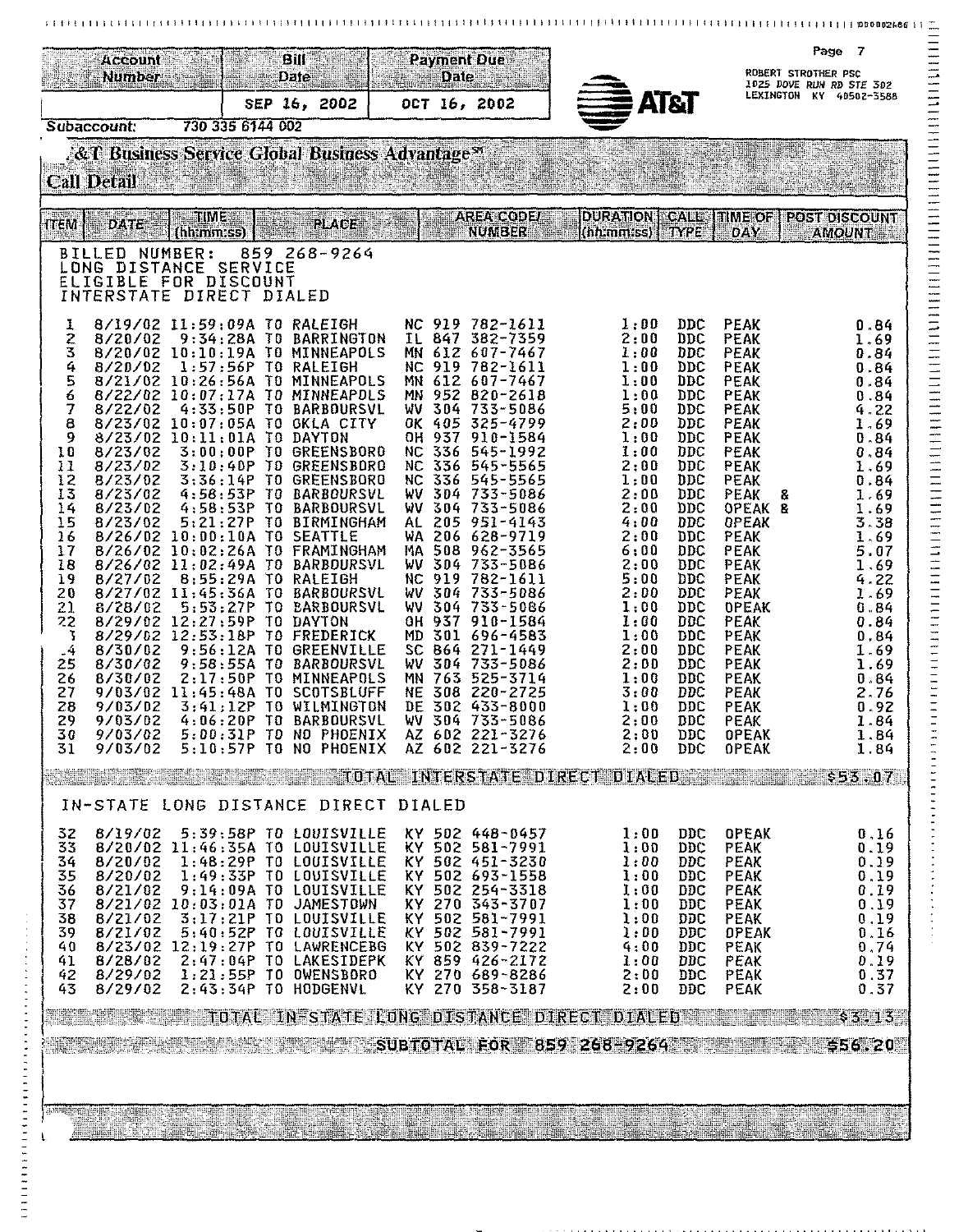STROTHER & SHADWICK, P.S.C. ATTORNEYS AT LAW 1025 DOVE RUN ROAD SUITE 101 LEXINGTON, KY 40502

C.T. CORPORATION SYSTEMS C/0 AT&T CORPORATION KY HOME LIFE BUILDING LOUISVILLE, KY 40202

September 9, 2002

Dear Gentlemen:

It has come to my attention this week that my law firm has for over the last six years been paying a rate of eighty-nine cents a minute for long distance service, lt is my understanding that the present rate is seven point five cents a minute.

This difference in rates is unconscionable and can not be justified by AT&T. Through advertising, phone solicitation and representation a reasonable person could assume that rates were standard and competitive. The differential in the rates is 1000%.

The policy of AT&T has cost my firm thousands of dollars and leaves me furious over the situation; to the point where <sup>I</sup> will commence legal proceedings on my own behalf or perhaps a class action if suitable reimbursement is not forthcoming. If this is not fraudulent, then it is certainly borderline.

If you have any questions or comments, please advise.

Sincerely,

ROBERT S. STROTHER

ATTORNEY AT LAW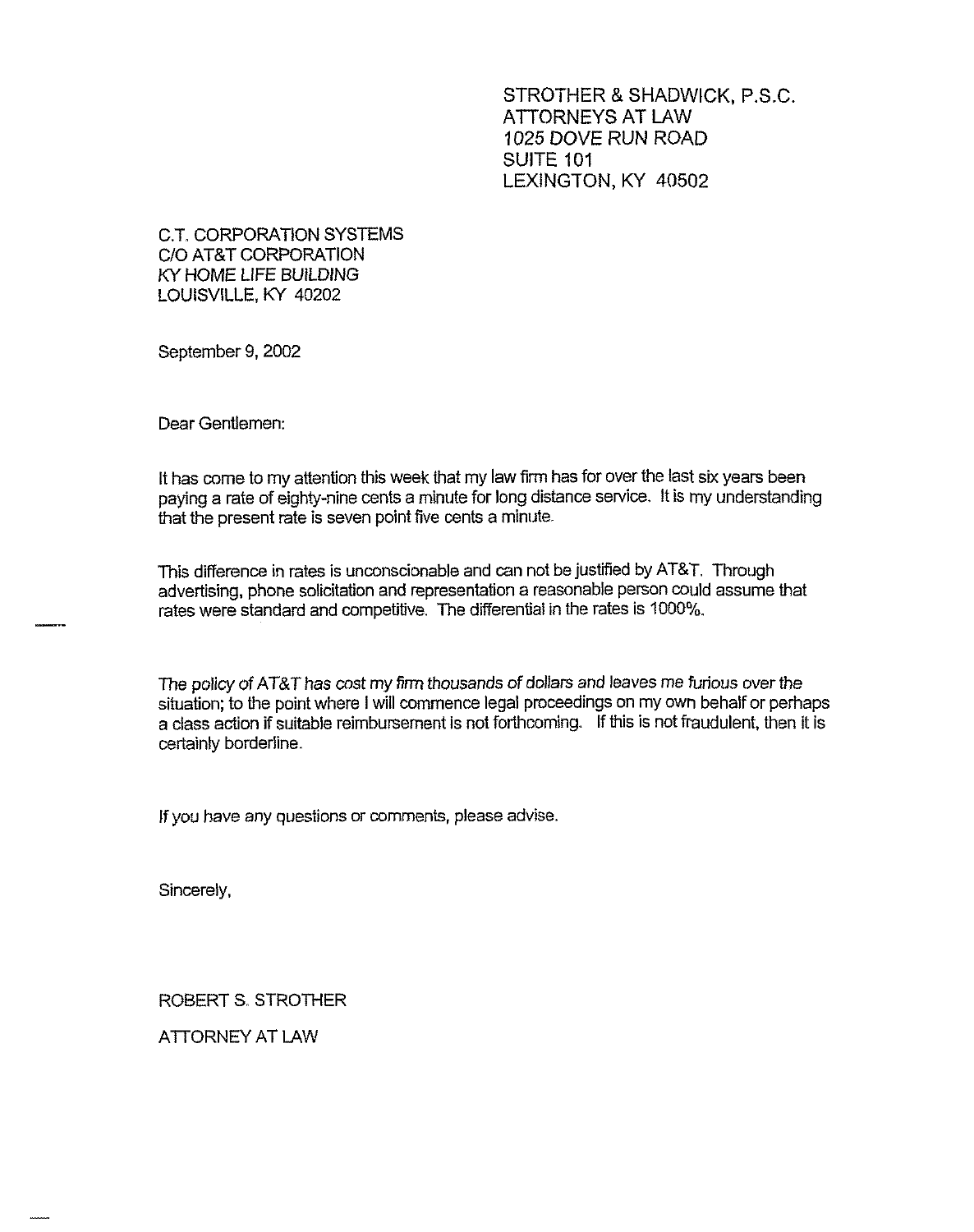STROTHER & SHADWICK, P.S.C. ATTORNEYS AT LAW

<sup>1</sup> 025 Dove Run Road <sup>~</sup> Suite 101 Lexington · KY 40502

Tele: (859) 266-4800 FAX: (859) 268-9268

C. T. CORPORATION SYSTEMS CiO AT&T CORPORATION KY HOME LIFE BUILDING LONSVILLE, KY 40202

September 16, 2002

Dear Gentlemen:

It has come to my attention this week that my law firm has for over the last six years been paying a rate of eighty-nine cents a minute for long distance service, It is my understanding that the present rate is seven point five cents a minute.

This difference in rates is unconscionable and can not be justified by AT&T. Through advertising, phone solicitation and representation a reasonable person could assume that rates were standard and competitive. 'The differential in the rates is 1000%,

The policy of AT&T has cost my firm thousands of dollars and leaves me furious over the situation; to the point where <sup>I</sup> will commence legal proceedings on my own behalf or perhaps a class action if suitabie reimbursement is not forthcoming. If this is not fraudulent, then it is certainly borderline.

If you have any questions or comments, please advise.

Sincerely,

Pro

ROBERT S. STROTHER **ATTORNEY AT LAW**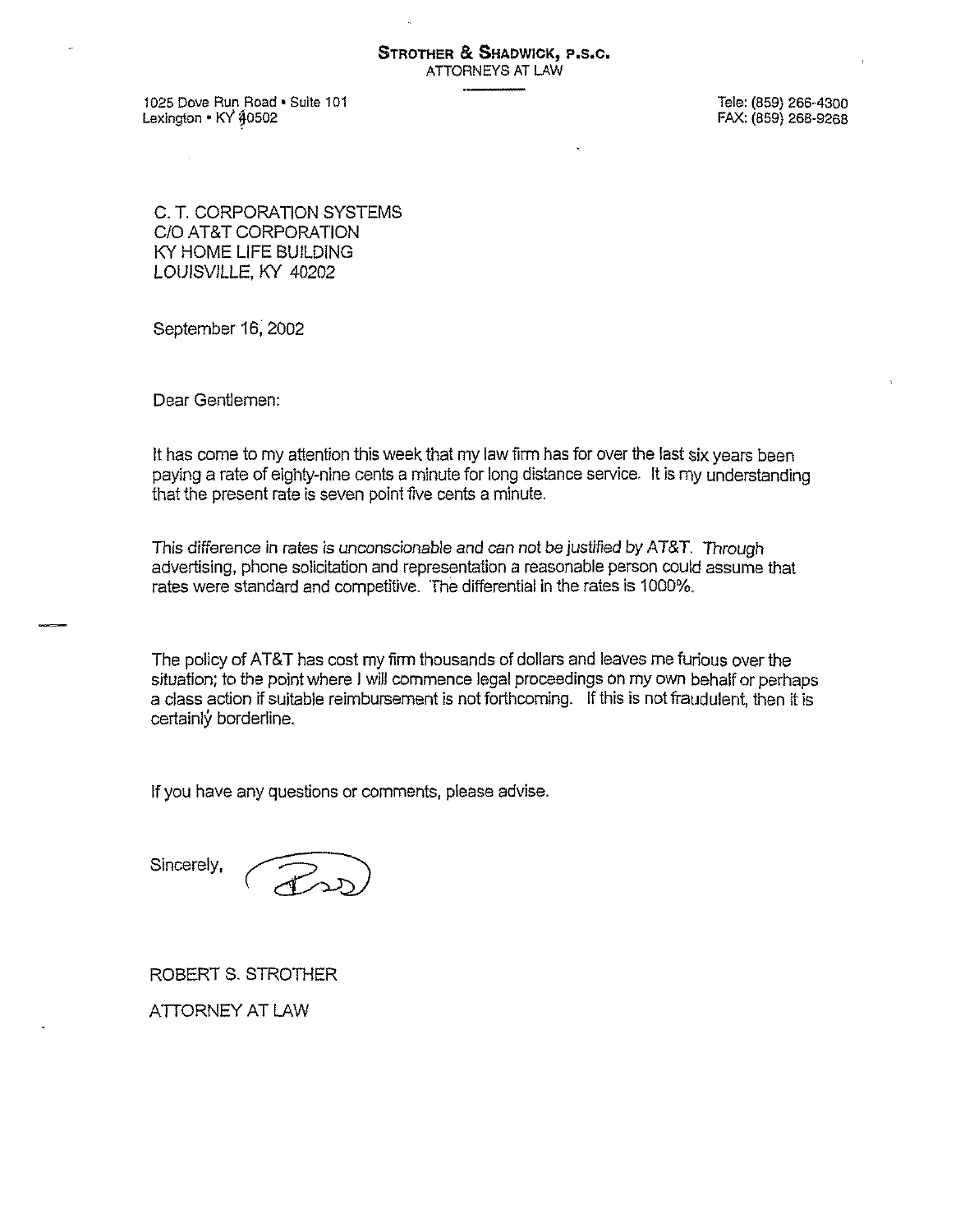

1040 Sierra Drive Suite 400 Greenwood, IN 46143

October 31, 2002

Robert S Strother Strother & Shadwick 1025 Dove Run Rd. Suite 101 Lexington, KY, 40502

Reference Case Number. 88971 Dated: 10/22/2002

Dear Mr. Strother.

The AT&T Executive Offices did receive a request from you. AT&T strives to meet the concerns of all customers, and we would like to thank you for taking the time to contact us,

Several attempts to reach you by telephone have been unsuccessful. Atter reviewing your request, a can issue a credit of 6 months for the re-rate of the bills. I cannot adjust for 6 years. This is against policy. After reviewing the old bill, you did not call us when the rates went up. The plan you were on had discounts that expired unless the discounts were renewed. It is illegal for  $AT&T$  to add programs on the customer's bills without the customer's permission.

In the future, should you have any further concerns, you may visit our AT&T online website: www.att.com/customercare, or contact us at our email address: attbill@att.com Or call us at 1-800-222-04100.

Sincerely,

Dalues Stan

Dolores Wren AT&T Executive Appeals Investigator